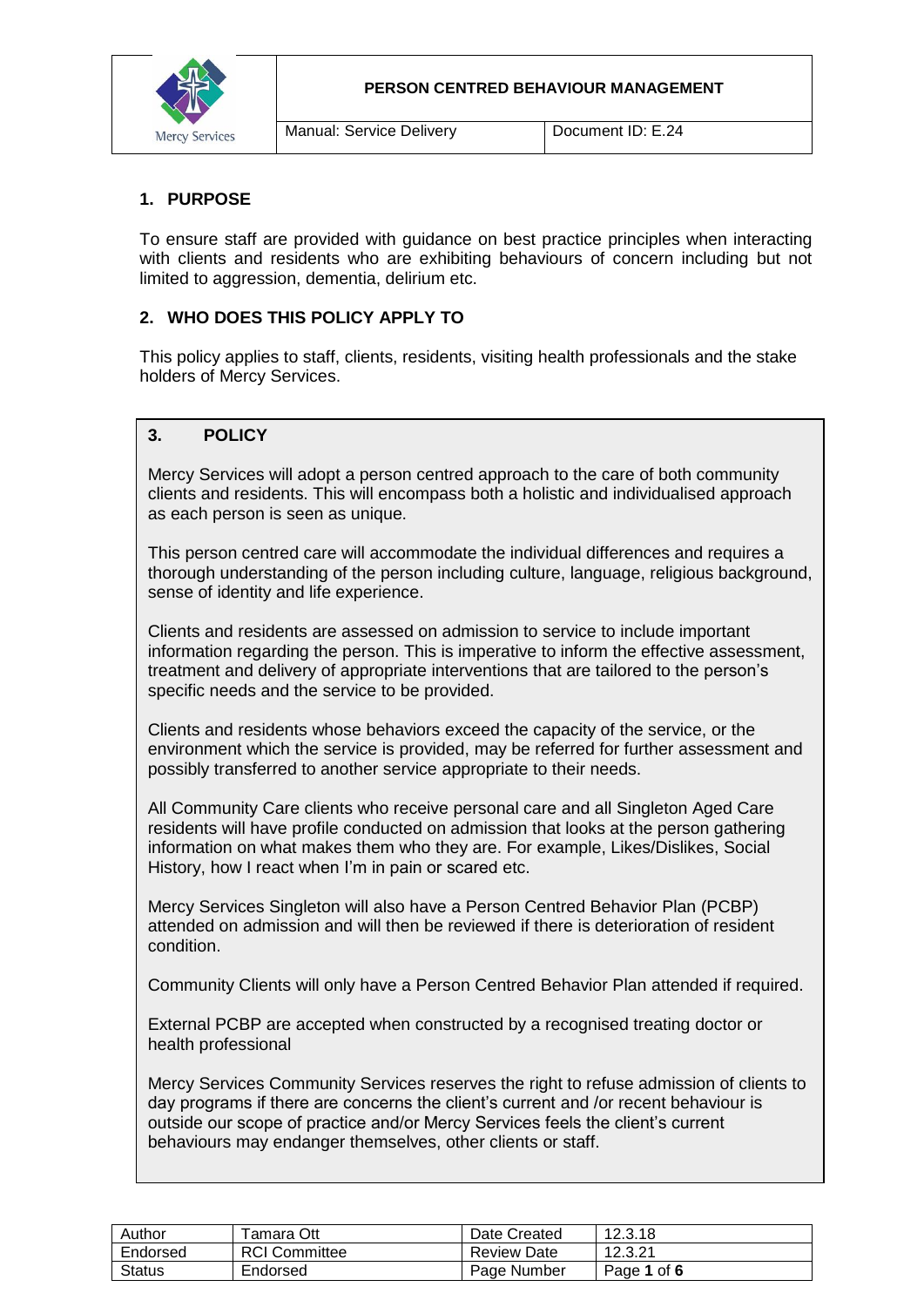

## **4. PROCEDURE**

4.1 Opportunities for challenging behaviours to occur are reduced by:

- a) Staff interacting with resident, clients, visitors and colleagues in a respectful, calm, genuine and professional manner
- b) Providing clear information and instructions that can be understood even in stressful situations
- c) Providing person centred care that is consumer driven not based on business convenience decisions
- d) Promoting good communication between health care professionals/carers
- e) Promotion of the Rights and Responsibilities of residents and community care clients
- f) Implementing a predictable routine with a range of meaningful activities (that are applicable to that individual)
- g) Supporting individual care goals
- h) Ensuring staff are aware of the client history and understand the client profile
- i) Staff are trained in the appropriate interventions for each client/resident
- j) Avoidance of known triggers
- 4.2 Interventions for behaviours

Mercy Services will attempt to engage clients/residents and responsible person/ guardian in the process of identifying positive behavioural goals, understanding behaviours of concern and developing intervention strategies to foster positive client behaviour and the minimisation of client behaviours of concern.

Mercy Services is committed to ensuring that behaviours of concern exhibited by clients are dealt with promptly and appropriately, having due regard for the rights of the client, the rights of any other person(s) affected by the behaviour and the organisation's duty of care obligations.

The following can be utilised as interventions in reducing the duration of challenging behaviours

- a) Remaining calm at all times
- b) Employing active listening skill to what the client/resident is trying to convey and provide reassurance.
- c) Using clear short clear sentences in a lower tone of voice<br>d) Following the PCBP
- Following the PCBP
- e) Spending 1:1 time with client/resident and actively engaging with them
- f) Assess client
	- For physical causes of behaviours (for example pain, unwell, UTI, dehydration, constipation, medication issues etc.). Refer for an assessment if required.
	- Is this a new behaviour or exacerbation of known behaviours?
- g) Assess the environment. Has anything changed? Can this be managed?
- h) Employing a range of diversionary and de-escalation activities
	- Distraction or diversion
	- Staff training in managing and approaching clients
	- Peaceful environment

| Author   | ⊺amara Ott           | Date Created | 12.3.18     |
|----------|----------------------|--------------|-------------|
| Endorsed | <b>RCI Committee</b> | Review Date  | 12.3.21     |
| Status   | Endorsed             | Page Number  | Page 2 of 6 |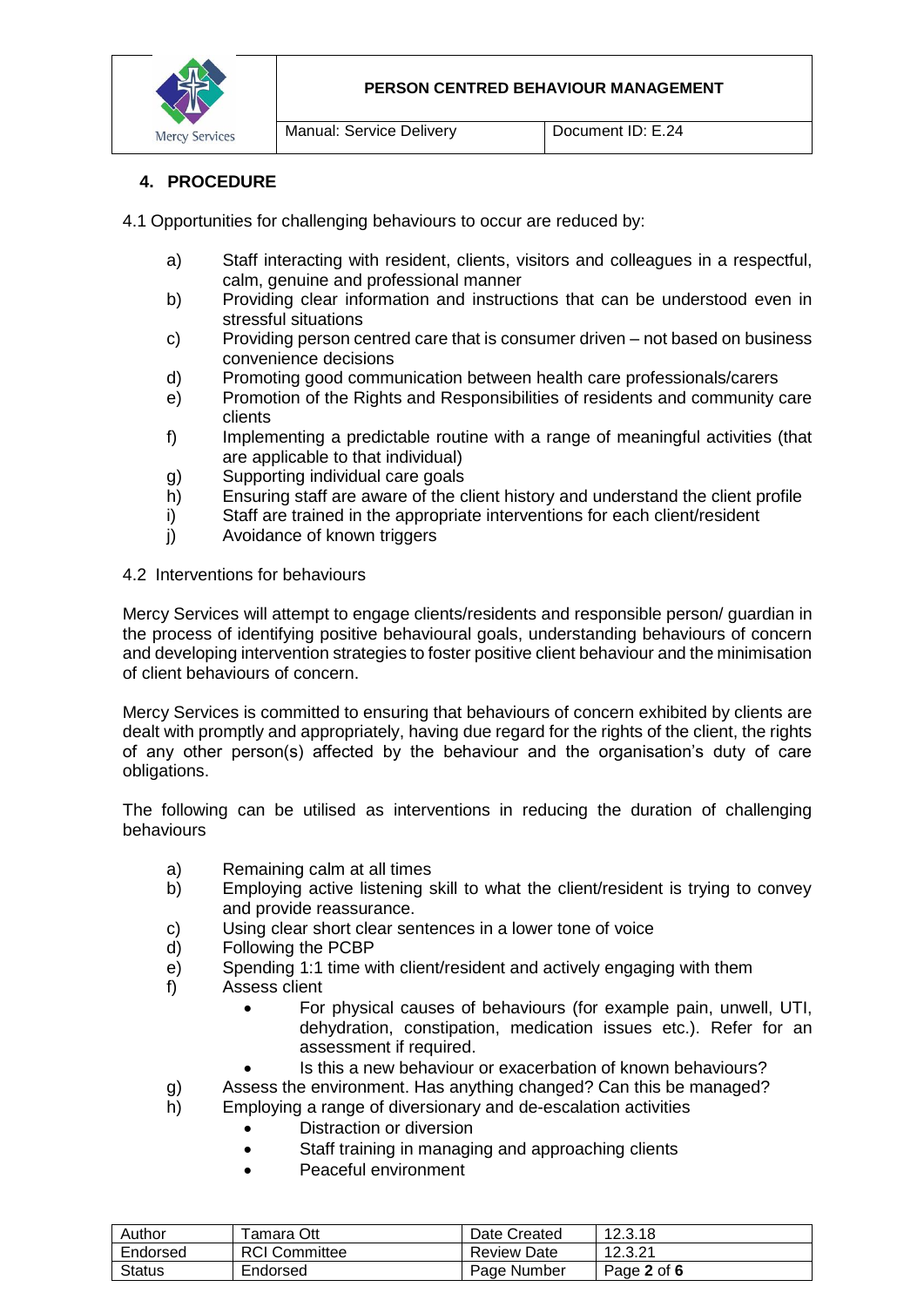

- **Music**
- Exercise
- Avoidance of identified triggers
- Appropriate levels of light
- Developing a written contract with the client regarding acceptable behaviours and the response to inappropriate behaviour
- Reassurance with familiar objects
- Family support or other socialisation
- Noise and crowd reduction
- i) Encourage client/resident to a safe environment to calm down (if necessary) away from crowds, into bedroom in residential or other known safe space to resident
- j) Ensure physical needs are meet (such as toileting etc.)
- k) Seek assistance from your supervisor, person responsible or GP as required.
- *l) If there is immediate danger to either client, volunteer, staff or community than the ambulance or police (as appropriate) will be called to assist*

#### 4.3 High Risk Behaviours

Safety of staff, client and residents remains paramount of all times. If the client, resident or staff member remains at risk of injury following initial appropriate interventions, the following may need to occur:

- a) Services may be considered for suspension while the community client may be referred to for assessment and new Person Centred Behaviour Support Plan developed by an external party who specialise in such behaviours.
- b) Clients and residents whose behaviours exceed the capacity of the service, or the environment which the service is provided, may be referred for further assessment and possibly transferred to another service appropriate to their needs.
- c) In community care; if service is suspended or terminated the client should be advised immediately giving the reasons why the service will not be provided. The Coordinator (or delegate) should make sure that the client or person responsible/guardian understands the reasons for the suspension/termination.
- d) If there is immediate danger to either client, volunteer, staff or community than the ambulance or police (as appropriate) will be called to assist
- e) Restrictive practices such as Restraints (e.g. chemical or physical) may be considered by Singleton Aged Care. Please refer to SAC Restraints Policy.

#### 4.4 Increasing confusion

The reasons for increased confusion should be investigated thoroughly to determine any external or internal factors that may be affecting the resident/clients condition such as physical illness. This may include a recent fall, medication change, or environmental change. In the event of New or Suddenly Worsening Confusion:

- Singleton Aged care should follow the ACE Manual for Managing New Confusion or Suddenly Worsening Confusion
- Care staff in the community should notify the coordinators who will contact the responsible person/family to arrange medical review.

| Author   | Гаmаrа Ott           | Date Created       | 12.3.18     |
|----------|----------------------|--------------------|-------------|
| Endorsed | <b>RCI</b> Committee | <b>Review Date</b> | 12.3.21     |
| Status   | Endorsed             | Page Number        | Page 3 of 6 |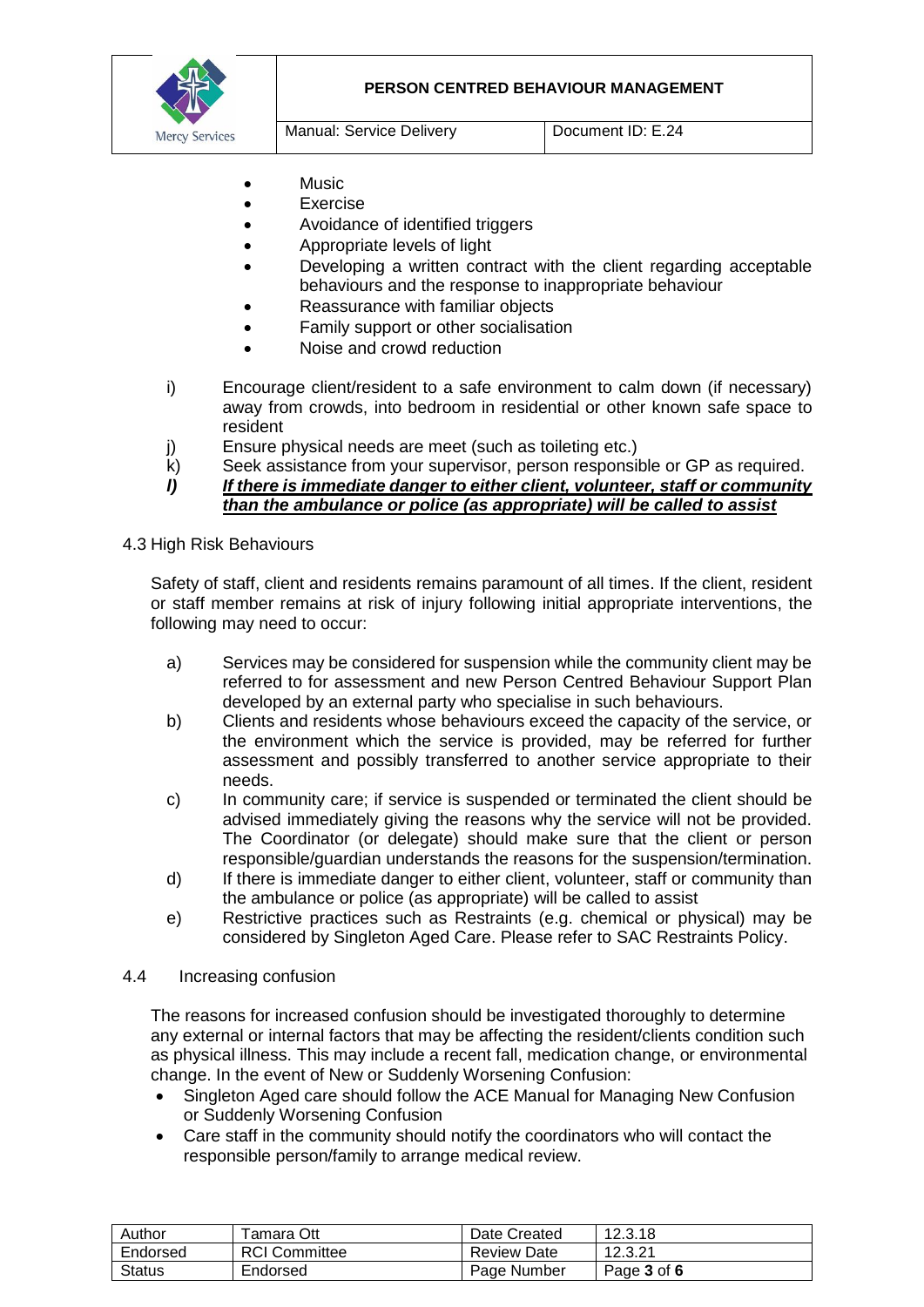

#### **4.**5 Behaviours of concern must be recorded

- Any behaviours of concern should be recorded in the client record including any referrals for assessment. In the community setting, any concerns should be notified to the responsible person/facility that the client resides
- An incident report form will be completed following any display of behaviours of concern that was seen as a risk to possible injury or did in fact cause injury to the client/resident or staff (how minor is irrelevant). Notifiable incidents will be attended as per the Incident Management Policy G17

#### **5. KEY PERFORMANCE INDICATORS**

100% of clients and residents have a profile completed 100% of residents have a PCMP insitu 100% recording of notifiable incidents within appropriate timeframes

#### **6. EXPECTED OUTCOME**

Behaviours of concern will be prevented and/or appropriately managed. The rights of the clients/residents will be maintained whilst ensuring appropriate duty of care for both client/resident and staff at all times.

#### **7. DEFINITIONS**

Behaviour of concern is defined as including:

- Self-injury and self-mutilation (or threat of same) especially when it leads to physical trauma and/or disfigurement.
- Abusive, violent or dangerous behaviour/language which has the potential to cause physical injury or emotional trauma to others - physical and verbal.
- Persistent refusal to follow necessary and agreed treatment procedures for medical conditions such as epilepsy, diabetes or other conditions that, if not treated, will further endanger the person's health.
- Constant refusal to participate in agreed activities such as employment, recreation, social events or household routines.
- Absconding from the home and/or creating a nuisance in public including wandering the streets, begging, harassing, soliciting or engaging in criminal activities.
- Extreme manipulative behaviour including mischievous accusations against others, inappropriately engaging emergency support services or persistently over-using medical and other professional services.
- Offensive behaviour including extracting, eating or smearing faeces or other body products, engaging in sexual activities in public places, or generally behaving in a manner likely to elicit negative community reactions.

Delirium - is a state of fluctuating organic mental confusion characterised by an acute change in the state of consciousness, attention and cognition

| Author   | Гаmara Ott           | Date Created       | 12.3.18     |
|----------|----------------------|--------------------|-------------|
| Endorsed | <b>RCI Committee</b> | <b>Review Date</b> | 12.3.21     |
| Status   | Endorsed             | Page Number        | Page 4 of 6 |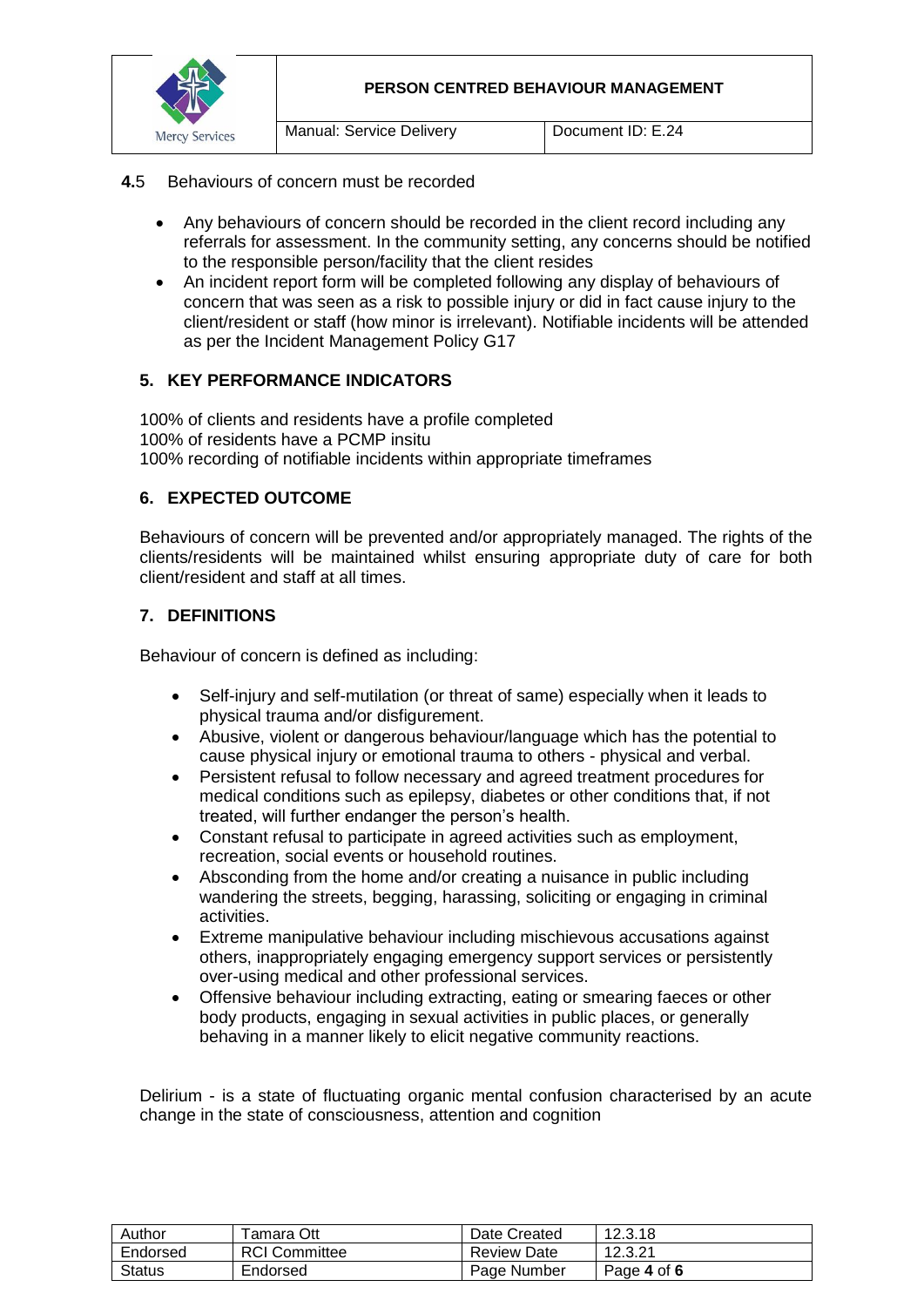

Depression - is an abnormal emotional state characterised by exaggerated feelings of sadness, worthlessness and hopelessness, which are out of proportion with reality. It creates a sustained impairment in physical, social and psychological functioning

Dementia - is a syndrome characterised by changes in thinking, behaviour and ability to perform tasks of daily living. It is caused by one or a combination of conditions that affect the brain. Most of these conditions are irreversible. Dementia can affect memory, attention, thinking, perception, judgement, language, emotions, behaviour and/or physical function

## **8. REFERENCES**

NSW Ministry of Health. Working People with Challenging Behaviours in Residential Aged Care Facilities GL2006\_014

NSW Ministry of Health Aggression, Seclusion &Restraint in Mental Health Facilities. Guidelines Focused Upon Older People GL2012\_005

ACE Aged Care Emergency Manual September 2016

## **9. OTHER RELATED POLICIES OR PROCEDURES**

G.17 Incident Investigation Policy G.16 Emergency Response SAC Restraint Policy

#### **10. VERSION CONTROL AND CHANGE HISTORY**

| Version                                  | Date Reviewed | Amendments |
|------------------------------------------|---------------|------------|
| $\overline{\phantom{a}}$<br>$\mathbf{L}$ |               | New policy |

| Author        | Tamara Ott           | Date Created       | 12.3.18     |
|---------------|----------------------|--------------------|-------------|
| Endorsed      | <b>RCI Committee</b> | <b>Review Date</b> | 12.3.21     |
| <b>Status</b> | Endorsed             | Page Number        | Page 5 of 6 |